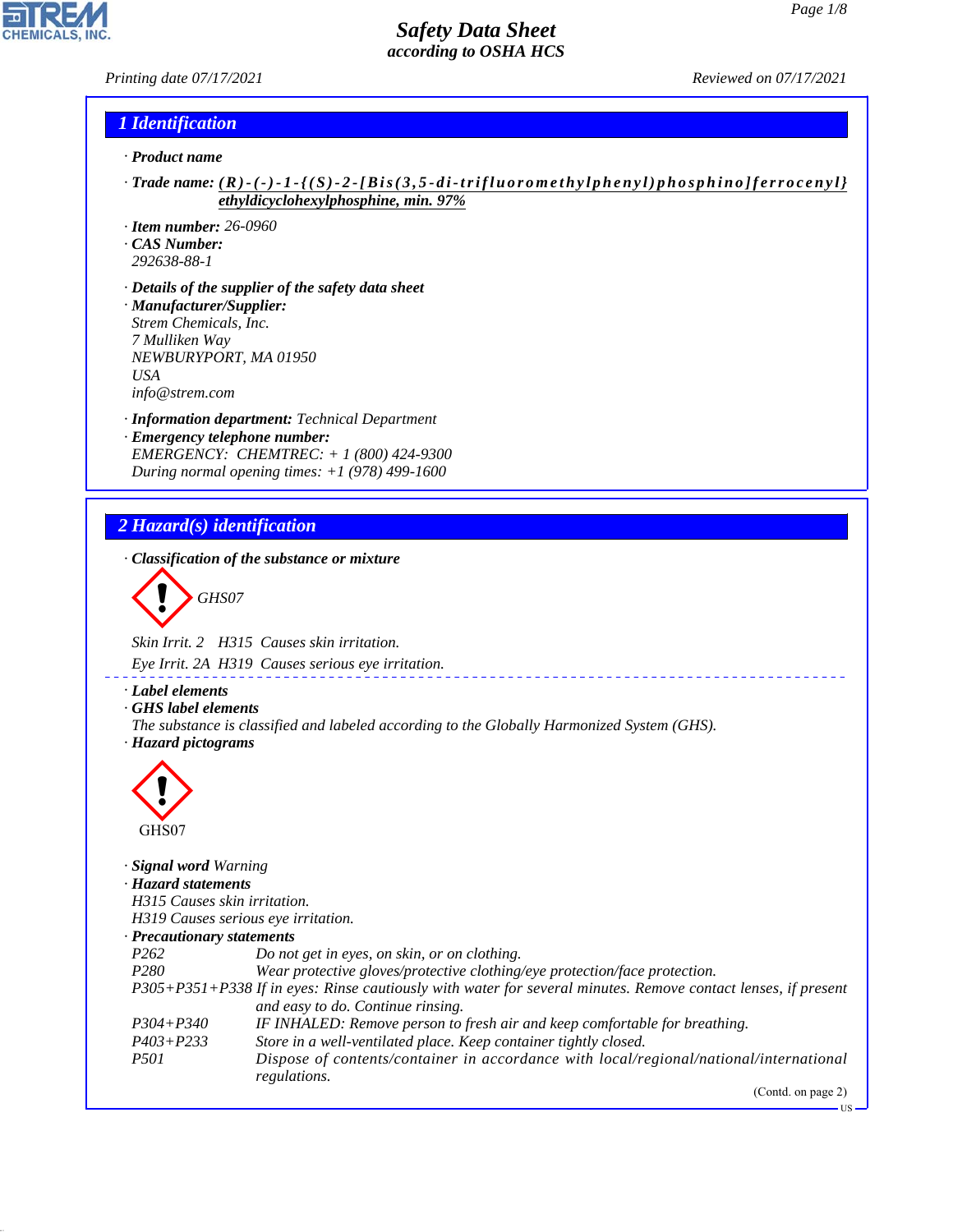*Printing date 07/17/2021 Reviewed on 07/17/2021*



- *· Chemical characterization: Substances*
- *· CAS No. Description*

*292638-88-1 (R)-(-)-1-{(S)-2-[Bis(3,5-di-trifluoromethylphenyl) phosphino]ferrocenyl}ethyldicyclohexylphosphine, min. 97%*

### *4 First-aid measures*

- *· Description of first aid measures*
- *· After inhalation: In case of unconsciousness place patient stably in side position for transportation.*
- *· After skin contact: Immediately wash with water and soap and rinse thoroughly.*
- *· After eye contact:*
- *Rinse opened eye for several minutes under running water. If symptoms persist, consult a doctor.*
- *· After swallowing: If symptoms persist consult doctor.*
- *· Information for doctor:*
- *· Most important symptoms and effects, both acute and delayed No further relevant information available.*
- *· Indication of any immediate medical attention and special treatment needed No further relevant information available.*

## *5 Fire-fighting measures*

- *· Extinguishing media*
- *· Suitable extinguishing agents: Use fire fighting measures that suit the environment.*
- *· Special hazards arising from the substance or mixture No further relevant information available.*
- *· Advice for firefighters*

44.1.1

*· Protective equipment: No special measures required.*

#### *6 Accidental release measures*

*· Personal precautions, protective equipment and emergency procedures Not required.*

*· Environmental precautions: No special measures required.*

(Contd. on page 3)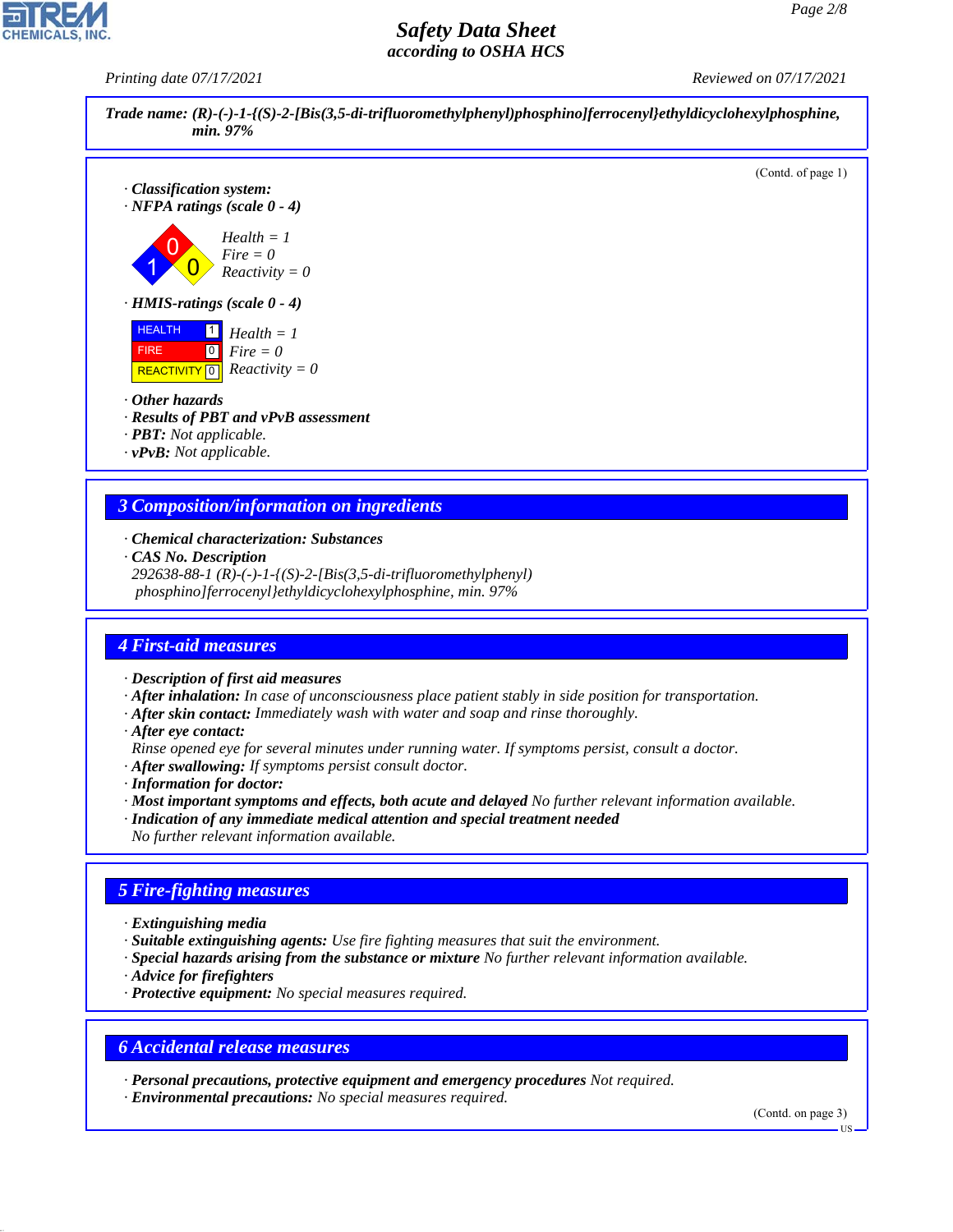*Printing date 07/17/2021 Reviewed on 07/17/2021*

*Trade name: (R)-(-)-1-{(S)-2-[Bis(3,5-di-trifluoromethylphenyl)phosphino]ferrocenyl}ethyldicyclohexylphosphine, min. 97%*

(Contd. of page 2)

*· Methods and material for containment and cleaning up:*

*Dispose contaminated material as waste according to item 13.*

*· Reference to other sections*

*See Section 7 for information on safe handling.*

*See Section 8 for information on personal protection equipment. See Section 13 for disposal information.*

*· Protective Action Criteria for Chemicals*

*· PAC-1:*

*Substance is not listed.*

*· PAC-2:*

*Substance is not listed.*

*· PAC-3:*

*Substance is not listed.*

## *7 Handling and storage*

- *· Handling:*
- *· Precautions for safe handling No special precautions are necessary if used correctly.*
- *· Information about protection against explosions and fires: No special measures required.*
- *· Conditions for safe storage, including any incompatibilities*
- *· Storage:*
- *· Requirements to be met by storerooms and receptacles: No special requirements.*
- *· Information about storage in one common storage facility: Not required.*
- *· Further information about storage conditions: Keep receptacle tightly sealed.*
- *· Specific end use(s) No further relevant information available.*

### *8 Exposure controls/personal protection*

- *· Additional information about design of technical systems: No further data; see item 7.*
- *· Control parameters*
- *· Components with limit values that require monitoring at the workplace: Not required.*
- *· Additional information: The lists that were valid during the creation were used as basis.*
- *· Exposure controls*
- *· Personal protective equipment:*
- *· General protective and hygienic measures: Keep away from foodstuffs, beverages and feed. Immediately remove all soiled and contaminated clothing. Wash hands before breaks and at the end of work.*
- *Avoid contact with the eyes and skin.*
- *· Breathing equipment: Not required.*
- *· Protection of hands:*



44.1.1

\_S*Protective gloves*

*The glove material has to be impermeable and resistant to the product/ the substance/ the preparation. Due to missing tests no recommendation to the glove material can be given for the product/ the preparation/ the chemical mixture.*

(Contd. on page 4)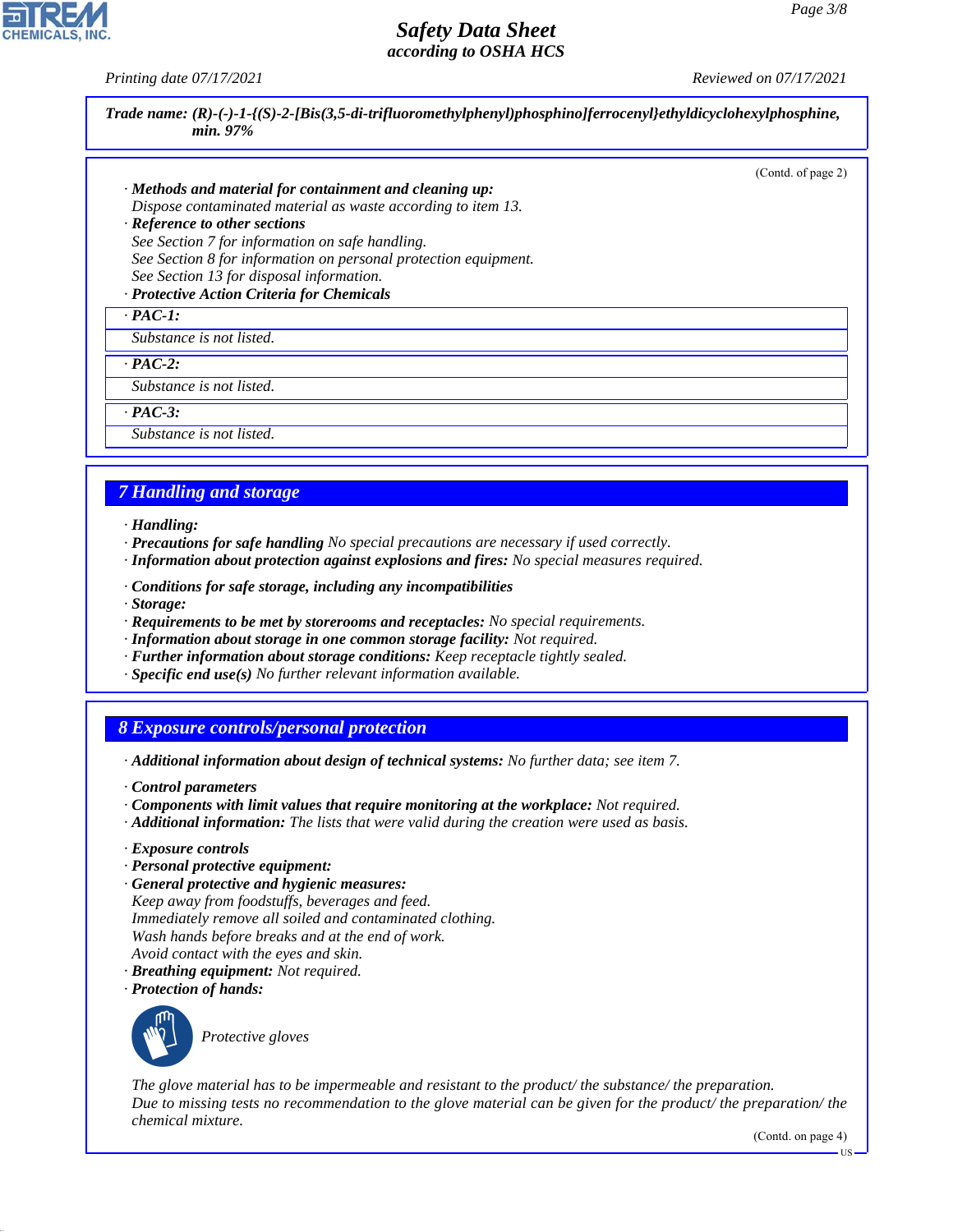*Printing date 07/17/2021 Reviewed on 07/17/2021*

**CHEMICALS, INC.** 

*Trade name: (R)-(-)-1-{(S)-2-[Bis(3,5-di-trifluoromethylphenyl)phosphino]ferrocenyl}ethyldicyclohexylphosphine, min. 97%*

(Contd. of page 3)

- *Selection of the glove material on consideration of the penetration times, rates of diffusion and the degradation · Material of gloves*
- *The selection of the suitable gloves does not only depend on the material, but also on further marks of quality and varies from manufacturer to manufacturer.*

*· Penetration time of glove material*

*The exact break through time has to be found out by the manufacturer of the protective gloves and has to be observed.*

*· Eye protection:*

44.1.1

\_R*Tightly sealed goggles*

## *9 Physical and chemical properties*

| · Information on basic physical and chemical properties    |                                               |  |  |  |
|------------------------------------------------------------|-----------------------------------------------|--|--|--|
| <b>General Information</b><br>$\cdot$ Appearance:          |                                               |  |  |  |
| Form:                                                      | Powder                                        |  |  |  |
| Color:                                                     | Orange                                        |  |  |  |
| $\cdot$ Odor:                                              | <i><u><b>Odorless</b></u></i>                 |  |  |  |
| · Odor threshold:                                          | Not determined.                               |  |  |  |
| $\cdot$ pH-value:                                          | Not applicable.                               |  |  |  |
| · Change in condition                                      |                                               |  |  |  |
| <b>Melting point/Melting range:</b>                        | Undetermined.                                 |  |  |  |
| <b>Boiling point/Boiling range:</b>                        | Undetermined.                                 |  |  |  |
| $\cdot$ Flash point:                                       | Not applicable.                               |  |  |  |
| · Flammability (solid, gaseous):                           | Not determined.                               |  |  |  |
| · Ignition temperature:                                    |                                               |  |  |  |
| <b>Decomposition temperature:</b>                          | Not determined.                               |  |  |  |
| · Auto igniting:                                           | Not determined.                               |  |  |  |
| · Danger of explosion:                                     | Product does not present an explosion hazard. |  |  |  |
| · Explosion limits:                                        |                                               |  |  |  |
| Lower:                                                     | Not determined.                               |  |  |  |
| Upper:                                                     | Not determined.                               |  |  |  |
| · Vapor pressure:                                          | Not applicable.                               |  |  |  |
| $\cdot$ Density:                                           | Not determined.                               |  |  |  |
| · Relative density                                         | Not determined.                               |  |  |  |
| · Vapor density                                            | Not applicable.                               |  |  |  |
| $\cdot$ Evaporation rate                                   | Not applicable.                               |  |  |  |
| · Solubility in / Miscibility with                         |                                               |  |  |  |
| Water:                                                     | Insoluble.                                    |  |  |  |
| · Partition coefficient (n-octanol/water): Not determined. |                                               |  |  |  |
|                                                            | (Contd. on page 5)                            |  |  |  |

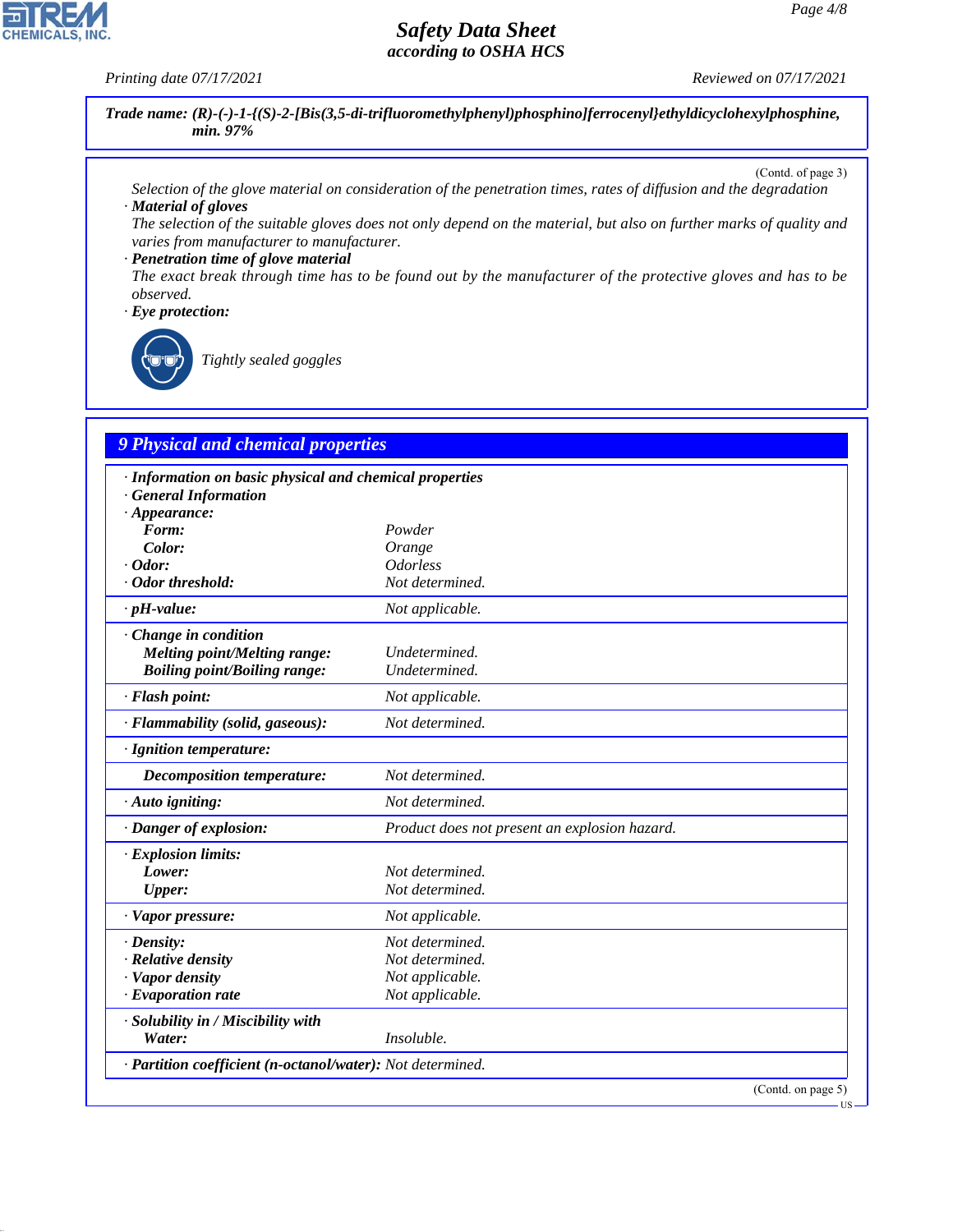*Printing date 07/17/2021 Reviewed on 07/17/2021*

| Trade name: $(R)-(-)-1-(S)-2-[Bis(3,5-di-trifluoromethylphenyl)phosphino[ferrocenyl]ethyldicyclohexylphosphine,$<br>min. 97% |                                            |                    |  |  |
|------------------------------------------------------------------------------------------------------------------------------|--------------------------------------------|--------------------|--|--|
|                                                                                                                              |                                            | (Contd. of page 4) |  |  |
| · Viscosity:                                                                                                                 |                                            |                    |  |  |
| Dynamic:                                                                                                                     | Not applicable.                            |                    |  |  |
| Kinematic:                                                                                                                   | Not applicable.                            |                    |  |  |
| · Solvent content:                                                                                                           |                                            |                    |  |  |
| Organic solvents:                                                                                                            | $0.0\%$                                    |                    |  |  |
| <b>VOC</b> content:                                                                                                          | 0.0 g/l / 0.00 lb/gl                       |                    |  |  |
| <i>Solids content:</i>                                                                                                       | $100.0\%$                                  |                    |  |  |
| $\cdot$ Other information                                                                                                    | No further relevant information available. |                    |  |  |

### *10 Stability and reactivity*

*· Reactivity No further relevant information available.*

- *· Chemical stability*
- *· Thermal decomposition / conditions to be avoided: No decomposition if used according to specifications.*
- *· Possibility of hazardous reactions No dangerous reactions known.*
- *· Conditions to avoid No further relevant information available.*
- *· Incompatible materials: No further relevant information available.*
- *· Hazardous decomposition products: No dangerous decomposition products known.*

## *11 Toxicological information*

- *· Information on toxicological effects*
- *· Acute toxicity:*
- *· Primary irritant effect:*
- *· on the skin: Irritant to skin and mucous membranes.*
- *· on the eye: Irritating effect.*
- *· Sensitization: No sensitizing effects known.*
- *· Additional toxicological information:*

*· Carcinogenic categories*

*· IARC (International Agency for Research on Cancer)*

*Substance is not listed.*

*· NTP (National Toxicology Program)*

*Substance is not listed.*

*· OSHA-Ca (Occupational Safety & Health Administration)*

*Substance is not listed.*

# *12 Ecological information*

*· Toxicity*

44.1.1

- *· Aquatic toxicity: No further relevant information available.*
- *· Persistence and degradability No further relevant information available.*
- *· Behavior in environmental systems:*
- *· Bioaccumulative potential No further relevant information available.*
- *· Mobility in soil No further relevant information available.*
- *· Additional ecological information:*
- *· General notes: Not known to be hazardous to water.*

(Contd. on page 6)



US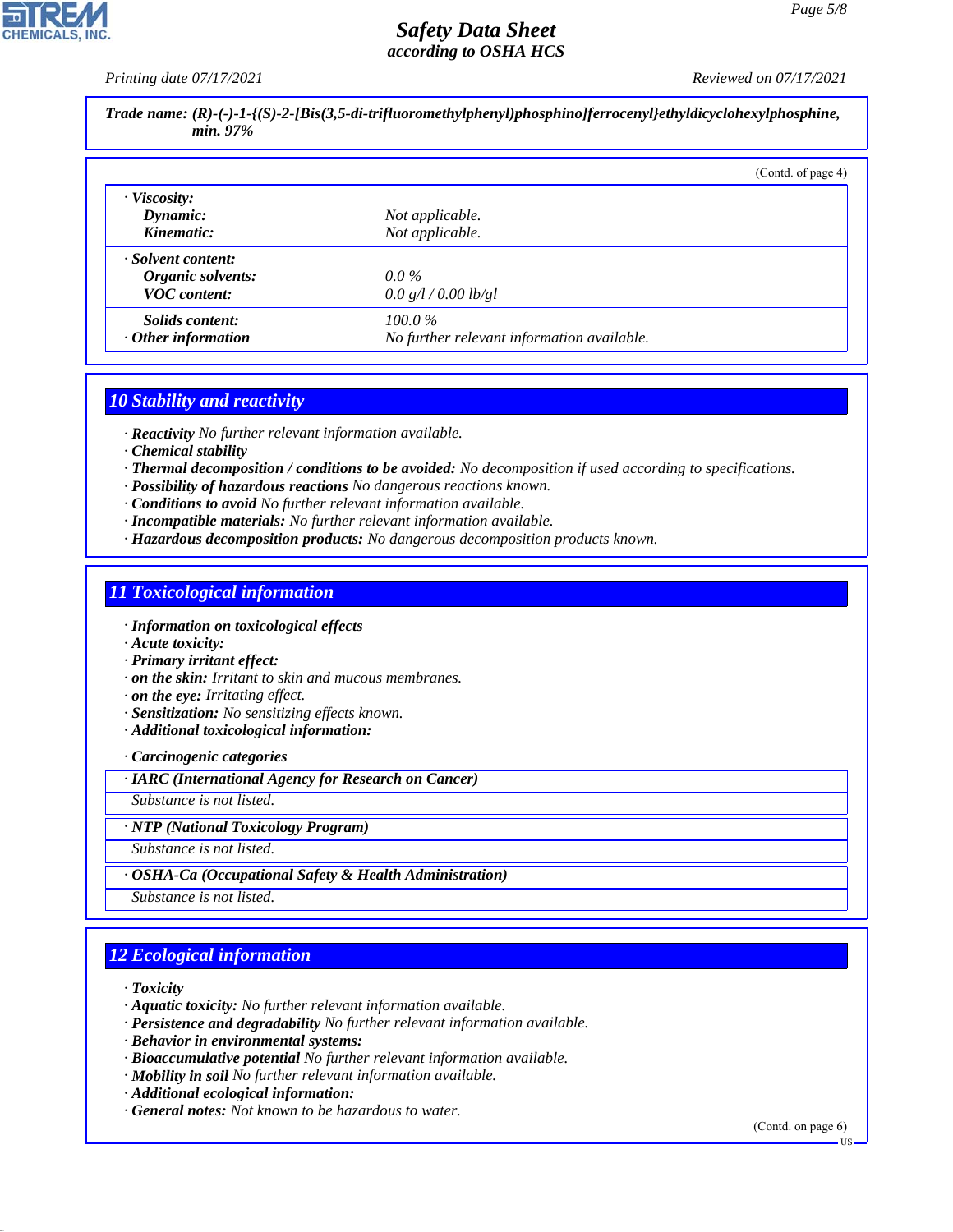*Printing date 07/17/2021 Reviewed on 07/17/2021*

*Trade name: (R)-(-)-1-{(S)-2-[Bis(3,5-di-trifluoromethylphenyl)phosphino]ferrocenyl}ethyldicyclohexylphosphine, min. 97%*

(Contd. of page 5)

- *· Results of PBT and vPvB assessment*
- *· PBT: Not applicable.*
- *· vPvB: Not applicable.*
- *· Other adverse effects No further relevant information available.*

## *13 Disposal considerations*

*· Waste treatment methods*

*· Recommendation:*

*Must not be disposed of together with household garbage. Do not allow product to reach sewage system.*

- *· Uncleaned packagings:*
- *· Recommendation: Disposal must be made according to official regulations.*

| <b>14 Transport information</b>                                                     |                 |
|-------------------------------------------------------------------------------------|-----------------|
| $\cdot$ UN-Number<br>· DOT, ADN, IMDG, IATA                                         | not regulated   |
| $\cdot$ UN proper shipping name<br>· DOT, ADN, IMDG, IATA                           | not regulated   |
| $\cdot$ Transport hazard class(es)                                                  |                 |
| · DOT, ADN, IMDG, IATA<br>· Class                                                   | not regulated   |
| · Packing group<br>· DOT, IMDG, IATA                                                | not regulated   |
| · Environmental hazards:<br>$\cdot$ Marine pollutant:                               | No              |
| · Special precautions for user                                                      | Not applicable. |
| · Transport in bulk according to Annex II of<br><b>MARPOL73/78 and the IBC Code</b> | Not applicable. |
| · UN "Model Regulation":                                                            | not regulated   |

#### *15 Regulatory information*

*· Safety, health and environmental regulations/legislation specific for the substance or mixture · Sara*

*· Section 355 (extremely hazardous substances):*

*Substance is not listed.*

*· Section 313 (Specific toxic chemical listings):*

*Substance is not listed.*

*· TSCA (Toxic Substances Control Act):*

*Substance is not listed.*

44.1.1

(Contd. on page 7)

US

![](_page_5_Picture_26.jpeg)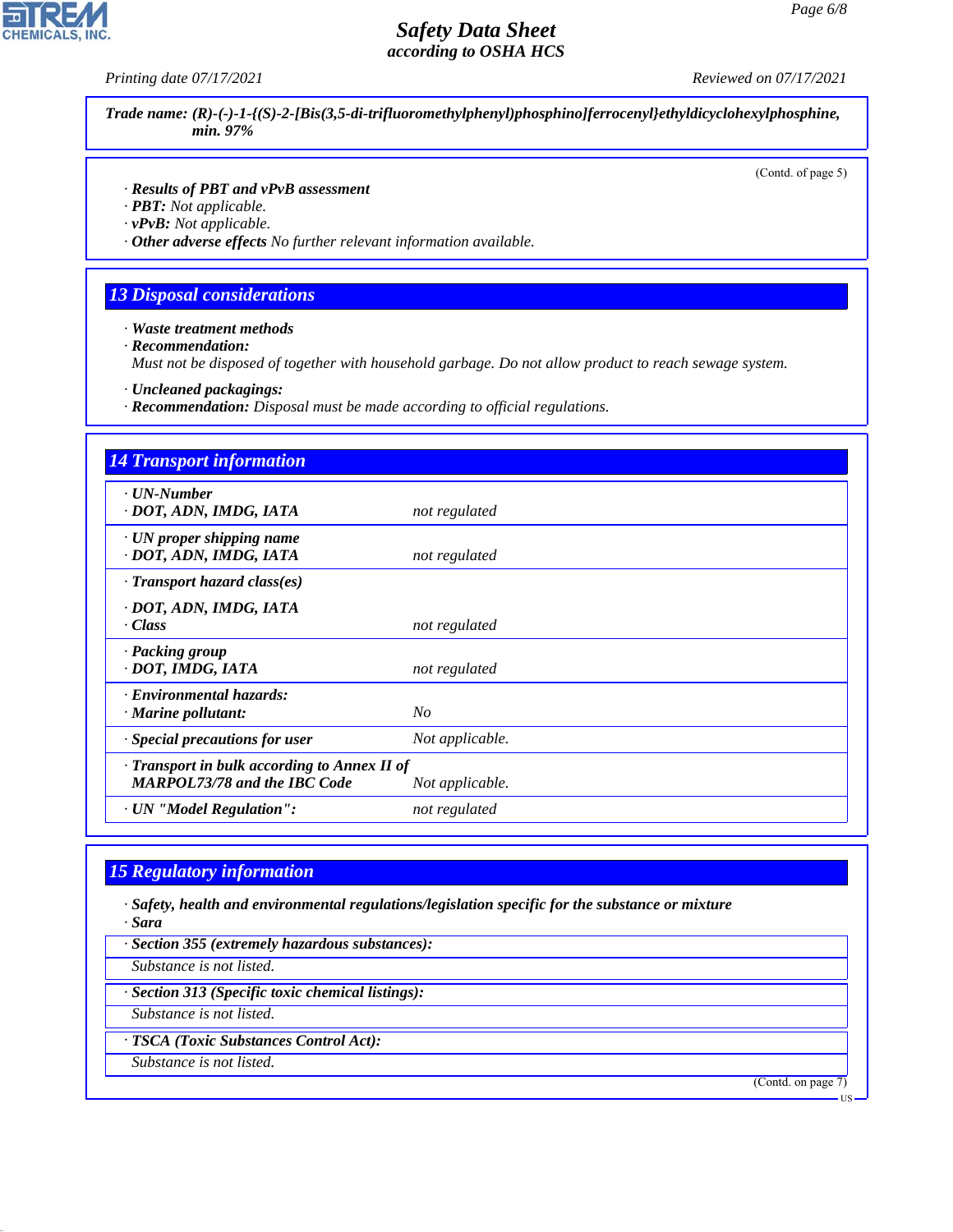**CHEMICALS, INC** 

*Printing date 07/17/2021 Reviewed on 07/17/2021*

*Trade name: (R)-(-)-1-{(S)-2-[Bis(3,5-di-trifluoromethylphenyl)phosphino]ferrocenyl}ethyldicyclohexylphosphine, min. 97%*

(Contd. of page 6)

#### *· Proposition 65*

*· Chemicals known to cause cancer:*

*Substance is not listed.*

*· Chemicals known to cause reproductive toxicity for females:*

*Substance is not listed.*

*· Chemicals known to cause reproductive toxicity for males:*

*Substance is not listed.*

*· Chemicals known to cause developmental toxicity:*

*Substance is not listed.*

*· Carcinogenic categories*

*· EPA (Environmental Protection Agency)*

*Substance is not listed.*

*· TLV (Threshold Limit Value established by ACGIH)*

*Substance is not listed.*

*· NIOSH-Ca (National Institute for Occupational Safety and Health)*

*Substance is not listed.*

*· GHS label elements*

*The substance is classified and labeled according to the Globally Harmonized System (GHS).*

*· Hazard pictograms*

![](_page_6_Picture_25.jpeg)

| Signal word Warning                                                                                           |
|---------------------------------------------------------------------------------------------------------------|
| · Hazard statements                                                                                           |
| H315 Causes skin irritation.                                                                                  |
| H319 Causes serious eye irritation.                                                                           |
| · Precautionary statements                                                                                    |
| Do not get in eyes, on skin, or on clothing.                                                                  |
| Wear protective gloves/protective clothing/eye protection/face protection.                                    |
| P305+P351+P338 If in eyes: Rinse cautiously with water for several minutes. Remove contact lenses, if present |
| and easy to do. Continue rinsing.                                                                             |
| IF INHALED: Remove person to fresh air and keep comfortable for breathing.                                    |
| Store in a well-ventilated place. Keep container tightly closed.                                              |
| Dispose of contents/container in accordance with local/regional/national/international<br>regulations.        |
|                                                                                                               |

*· Chemical safety assessment: A Chemical Safety Assessment has not been carried out.*

### *16 Other information*

44.1.1

*This information is based on our present knowledge. However, this shall not constitute a guarantee for any specific product features and shall not establish a legally valid contractual relationship.*

*· Department issuing SDS: Technical Department.*

*· Contact: Technical Director*

*· Date of preparation / last revision 07/17/2021 / -*

(Contd. on page 8)

US